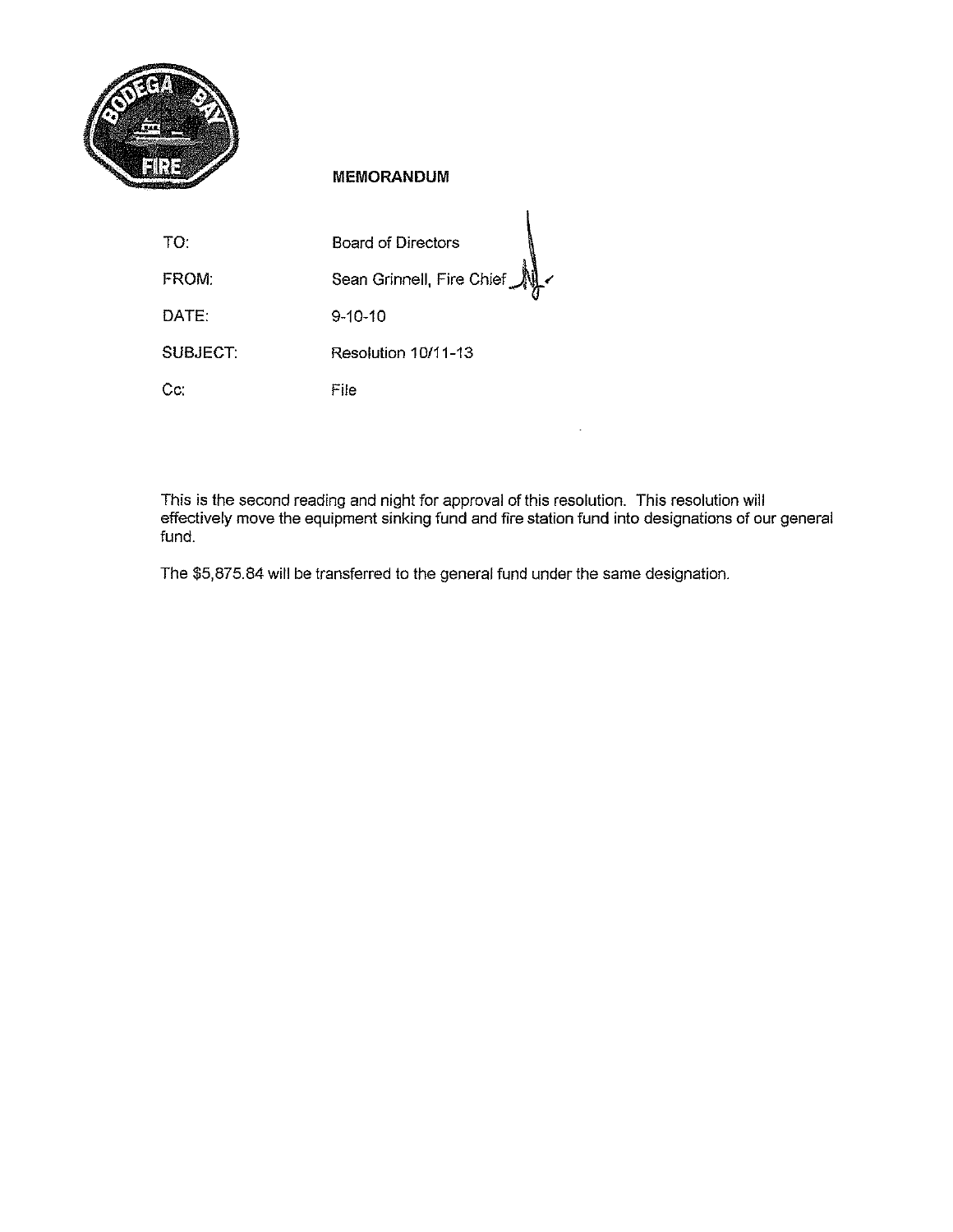A RESOLUTION OF THE BOARD OF DIRECTORS OF THE BODEGA BAY FIRE PROTECTION DISTRICT OF SONOMA COUNTY REQUESTING THAT UNUSED INDEX CODES BE REASSIGNED.

WHEREAS, the Board of Directors of the Bodega Bay Fire Protection District prepares two budgets one general fund and one equipment sinking fund; and,

WHEREAS, the District can make better use of designations within <sup>a</sup> single budget index code for the purpose of setting aside funds for equipment sinking and the like.

NOW, THEREFORE, BE ir RESOLVED that the Board of Directors of the District hereby request that the Bodega Bay Fire Station Fund (\$0.00 balance) and Equipment Sinking Fund (\$5,875.84) be eliminated and that any remaining funds be transferred to our General Fund (726018). Bodega Bay Fire Protection 21<br>
September 14<br>
September 14<br>
September 14<br>
PROTECTION DISTRICT OF SONOMA COUNTY REQUESTING THAT UNU<br>
RIMEREAS, the Board of Directors of the Bodega Bay Fire Protection District pre<br>
two budge

| The above and foregoing resolution was introduced by Director | who                |
|---------------------------------------------------------------|--------------------|
| moved its adoption, seconded by Director                      | , and adopted on a |
| roll call by the following vote:                              |                    |

President Beck <sub>—</sub>, Director Briare <sub>—</sub>, Director Anello <sub>—</sub>, Director McElhiney \_\_\_\_, Director Sage \_\_\_\_.

AYES \_\_\_\_\_\_ NOES\_\_\_\_\_ ABSENT/NOT VOTING \_\_\_\_\_

WHEREUPON, the President declared the foregoing resolution adopted and SO ORDERED. Attested:

| /s/                | 'S.                    |  |
|--------------------|------------------------|--|
| Clerk of the Board | President of the Board |  |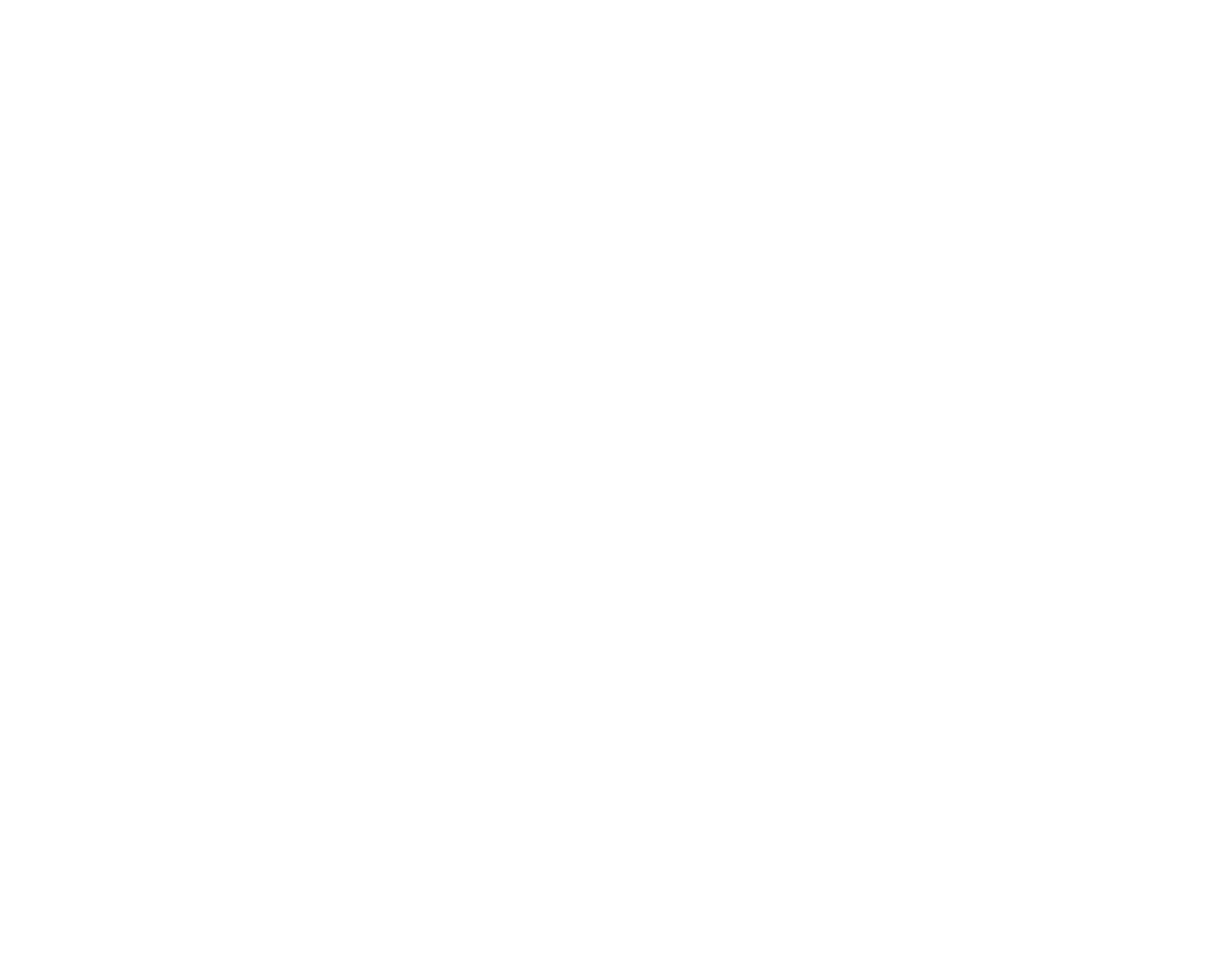

TO: Board of Directors FROM: Sean Grinnell, Fire Chief DATE: 9-10-10 SUBJECT: Fire Station Two Cc: File

This project seems to have stalled. <sup>I</sup> have not had my phone calls returned and emails go unanswered again. <sup>I</sup> will continue to attempt contact.

My guess is that we are <sup>a</sup> low priority for the State.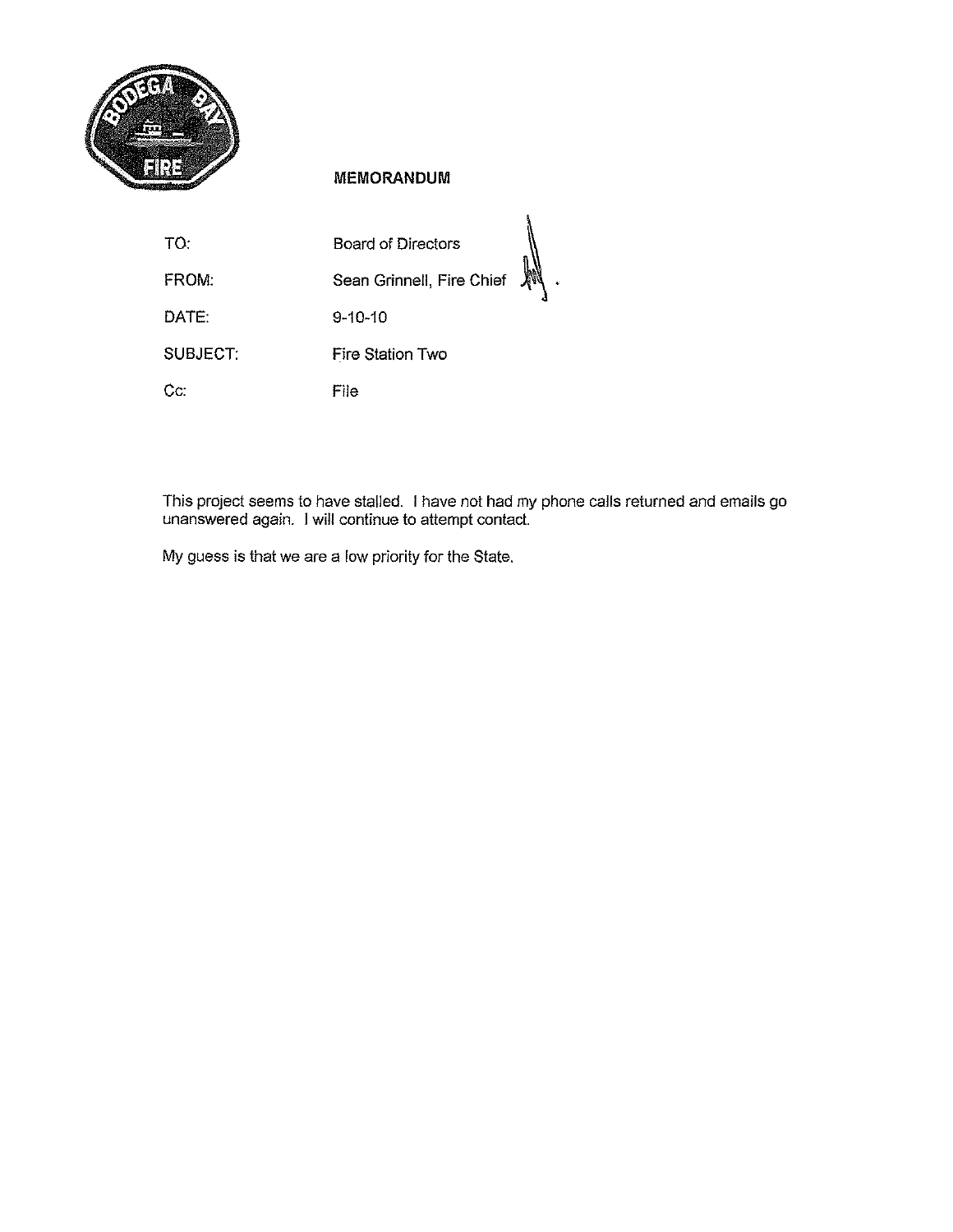$\label{eq:2.1} \frac{1}{2} \int_{\mathbb{R}^3} \frac{1}{\sqrt{2}} \, \frac{1}{\sqrt{2}} \, \frac{1}{\sqrt{2}} \, \frac{1}{\sqrt{2}} \, \frac{1}{\sqrt{2}} \, \frac{1}{\sqrt{2}} \, \frac{1}{\sqrt{2}} \, \frac{1}{\sqrt{2}} \, \frac{1}{\sqrt{2}} \, \frac{1}{\sqrt{2}} \, \frac{1}{\sqrt{2}} \, \frac{1}{\sqrt{2}} \, \frac{1}{\sqrt{2}} \, \frac{1}{\sqrt{2}} \, \frac{1}{\sqrt{2}} \, \frac{1}{\sqrt{2}} \,$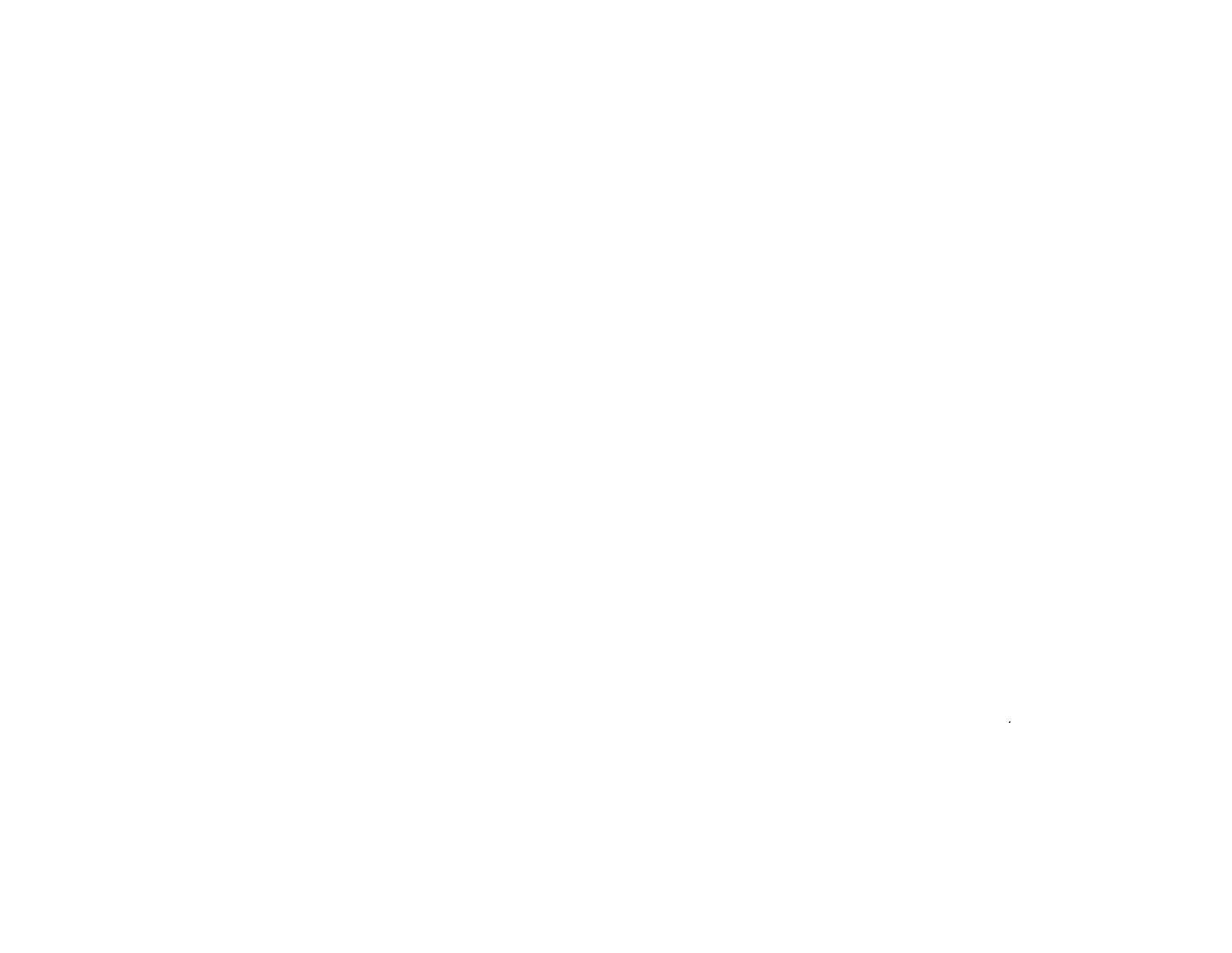

| TO:      | Board of Directors        |
|----------|---------------------------|
| FROM:    | Sean Grinnell, Fire Chief |
| DATE:    | $9 - 10 - 10$             |
| SUBJECT: | Resolution 10/11-14       |
| Cc.      | File                      |

This is the first reading of this resolution and the first step in raising our fees. Between now and the public hearing night, November <sup>9</sup> myself and others will complete the fee revisions. <sup>I</sup> also ask that the budget committee be involved with this project. <sup>I</sup> will also need to facilitate <sup>a</sup> teleconference between legal, billing, and the District to address some concerns with application of charges in specific situations,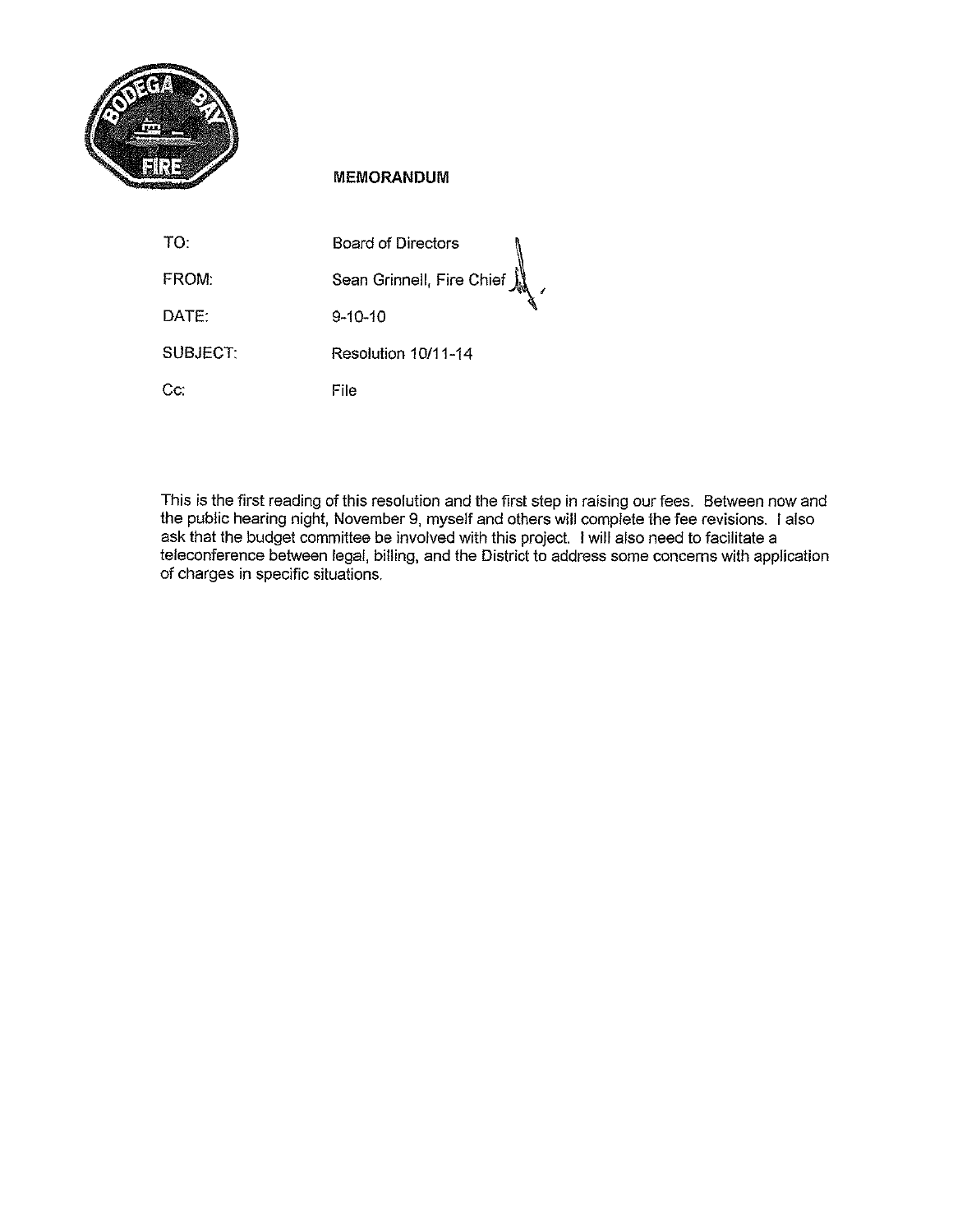## BODEGA BAY FIRE PROTECTION DISTRICT RESOLUTION #10/11-14 October 12,2010

#### A RESOLUTION OF THE BOARD OF DIRECTORS OF THE BODEGA BAY FIRE PROTECTION DISTRICT OF SONOMA COUNTY, SETTING A DATE OF HEARING FOR PROPOSED ORDINANCE NO. 10/11-1 APPROVING AN INCREASE IN EXISTING FEE SCHEDULES.

WHEREAS, the Board of Directors of Bodega Bay Fire Protection District, at its regular meeting of October 12, 2010, voted to hold a public hearing to consider the adoption of an ordinance approving an increase in existing fee schedules, and

WHEREAS, the District's legal counsel has reviewed the proposed ordinance and found it acceptable and consistent with Sections <sup>13911</sup> et seq. of the Health and Safety Code of the State of California.

NOW, THEREFORE, BE IT RESOLVED that the Board of Directors of Bodega Bay Fire Protection District hereby directs that <sup>a</sup> public hearing be scheduled for Tuesday, November 9, 2010, at 7:30pm.

BE IT FURTHER RESOLVED the Clerk of this Board of Directors shall keep on file and open to the public inspection <sup>a</sup> copy of the proposed ordinance.

BE IT FURTHER RESOLVED that the Clerk of this Board shall cause a notice of public<br>hearing to be published once a week for two successive weeks in a newspaper of<br>general circulation within the County of Sonoma, which publi or before October 25, 2010. BODEGA BAY FIRE PROTECTION DISTRIP<br>
RESOLUTION AT RESOLUTION AND COUNTY, SETTINE A DATE OR DRIVING AND WATE TO REPORPED ORDINANCE NO. 10/11-1 APPROVING AN INCRESSE IN<br>
EVAP PROPOSED ORDINANCE NO. 10/11-1 APPROVING AN INCRE **BODEGA BAY FIRE BOARD OF DIRECTORS OF THE PORTECTION OF THE BOARD OF DIRECTORS OF THE PORTECTION DISTRICT OF SONOMA COUNTY, SETTING EXISTING FEE SCHEDULES.**<br>WHEREAS, the Board of Directors of Bodega Bay Fire Protometring

who moved its adoption, seconded by Director \_\_\_\_\_\_\_\_\_\_\_\_\_\_\_\_\_\_\_\_\_, and adopted on a roll call by the following vote:

Director Briare <sub>---</sub>, Director Beck <sub>--</sub>, Director Anello <sub>--</sub>, Director McElhiney \_\_\_, Director Doolittle \_\_\_.

WHEREUPON, the President declared the foregoing resolution adopted and SO<br>ORDERED.

Attested:

Solet Clerk of the Board<br>Clerk of the Board<br>
President of the Board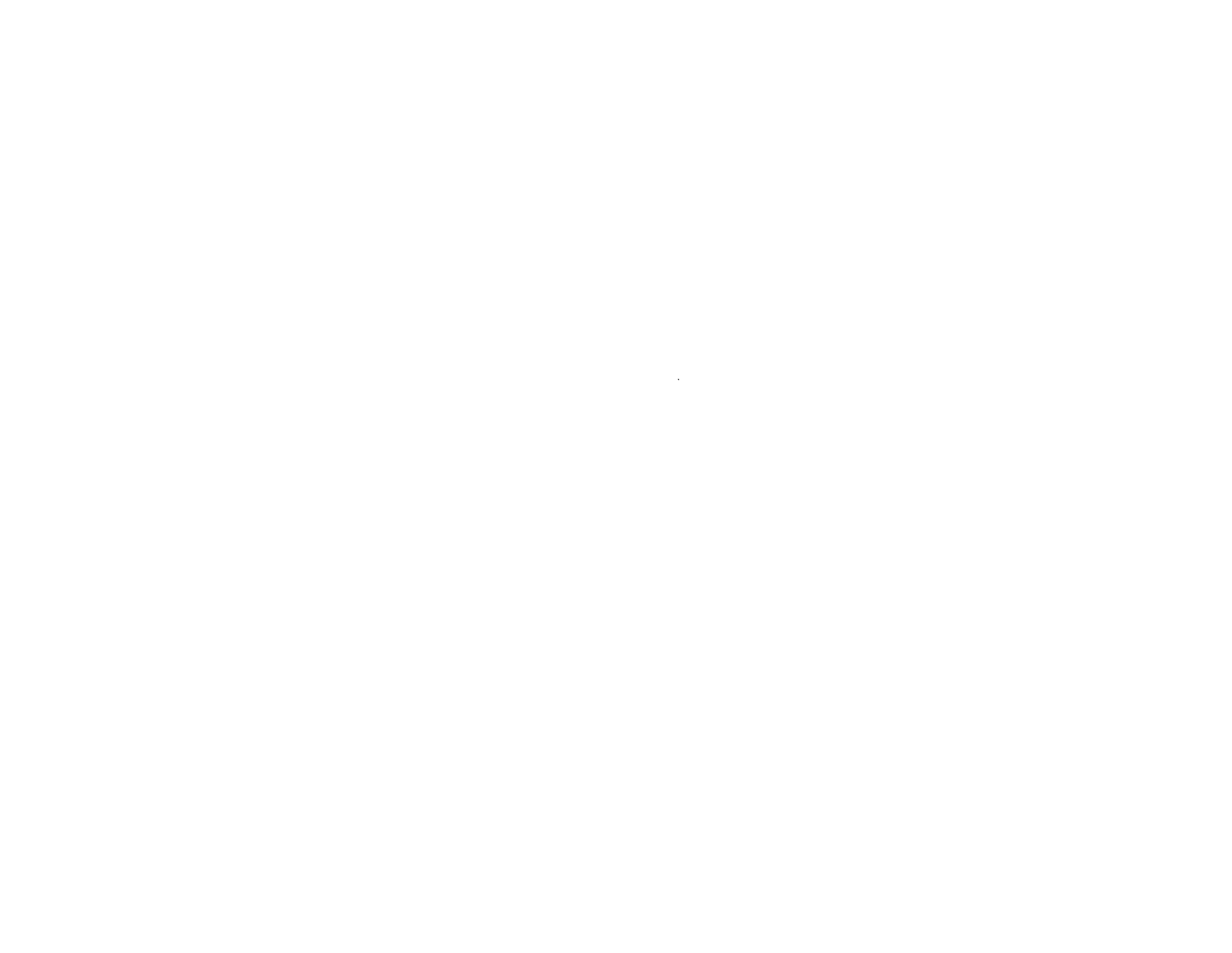

 $\hat{\mathcal{A}}$ 

## MEMORANDUM

| TO:      | <b>Board of Directors</b> |
|----------|---------------------------|
| FROM:    | Sean Grinnell, Fire Chief |
| DATE:    | $9 - 10 - 10$             |
| SUBJECT: | Weed Abatements           |
| Cc.      | File                      |

Attached is <sup>a</sup> copy of the letter that has gone out to those that have not complied with our weed notices and contacts.

<sup>I</sup> am asking for what will be <sup>a</sup> short meeting on Thursday September 30, at 7:30pm. Hopefully everyone will comply and we will not need the meeting.

A final inspection will be conducted on the morning of the  $30<sup>th</sup>$ .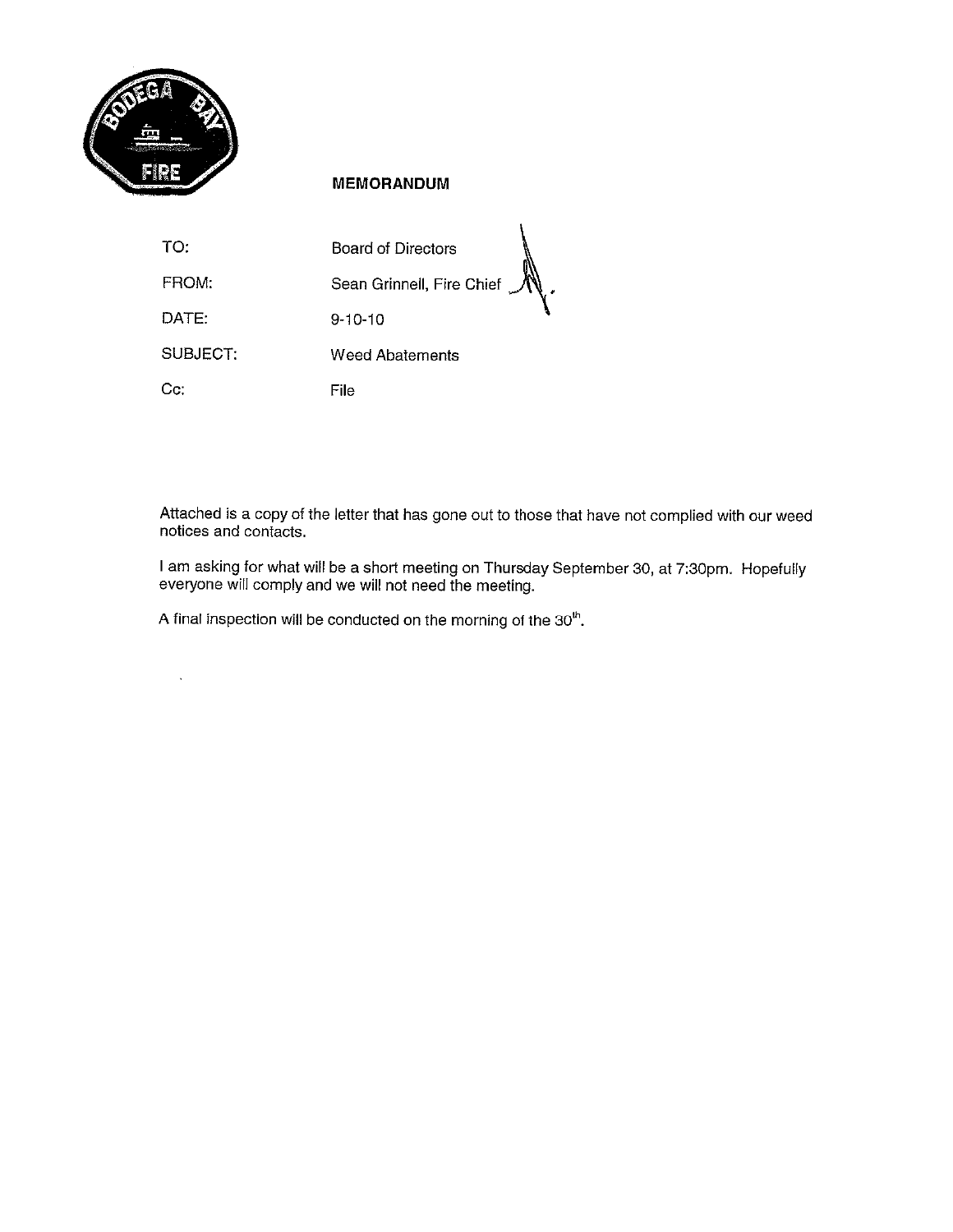FIRE  $Z$  BODEGA BAY FIRE PROTECTION DISTRICT



 $\mathcal{H}(\mathcal{BB})|\mathcal{X}\rangle$  R.O. Box 6 Committed <sup>510</sup> Highway One to RESCUE Bodega Bay CA <sup>94923</sup> Safety and Service

September 9, 2010

John Doe 911 Bay Hill Dr Bodega Bay, CA 94923 100-100

Dear Property Owner:

Please be advised that conditions observed on your property as noted above are considered <sup>a</sup> fire hazard. Due to the severe fire danger this fire season all residential lots will be required to conform to more restrictive vegetation management standards than in past years.

The requirement of <sup>a</sup> defensible space is mandated by Public Resource Code (PRC) 4291.

Effective January 1, 2005, you need to maintain the minimum clearance (defensible space) requirement to <sup>100</sup> feet around any home or structure if YOU live in a wildland area.

Accumulation of grass, weeds, litter or combustible material is found to be <sup>a</sup> violation of California Fire Code Section 304.1.2 Vegetation.

"Weeds, grass, vines or other growth that is capable of being ignited and endangering property, shall be cut down and removed by the owner or occupant of the premises. Vegetation clearance requirements for urban-wildland interface areas shall be in accordance with the *International-Urban Interface Code*."

The following methods of abatement will be enforced during 2010:

- 1. Residential lots under 10,000 square feet may be disked or mowed.
- 2. Residential lots over 10,000 square feet shall be disked or mowed.
- 3. All commercial and industrial lots shall be disked or mowed in its entirety, unless prior permission is granted by the Fire District.
- 4. The property owner is responsible for any re-growth, which occurs throughout the entire dry season.

You are requested to remove the weeds and flammable vegetation at the above listed

| <b>Administration:</b> | (707) 875-3700 | Fax: | (707) 875-2660 |
|------------------------|----------------|------|----------------|
| Operations:            | (707) 875-3001 | Fax: | (707) 875-2285 |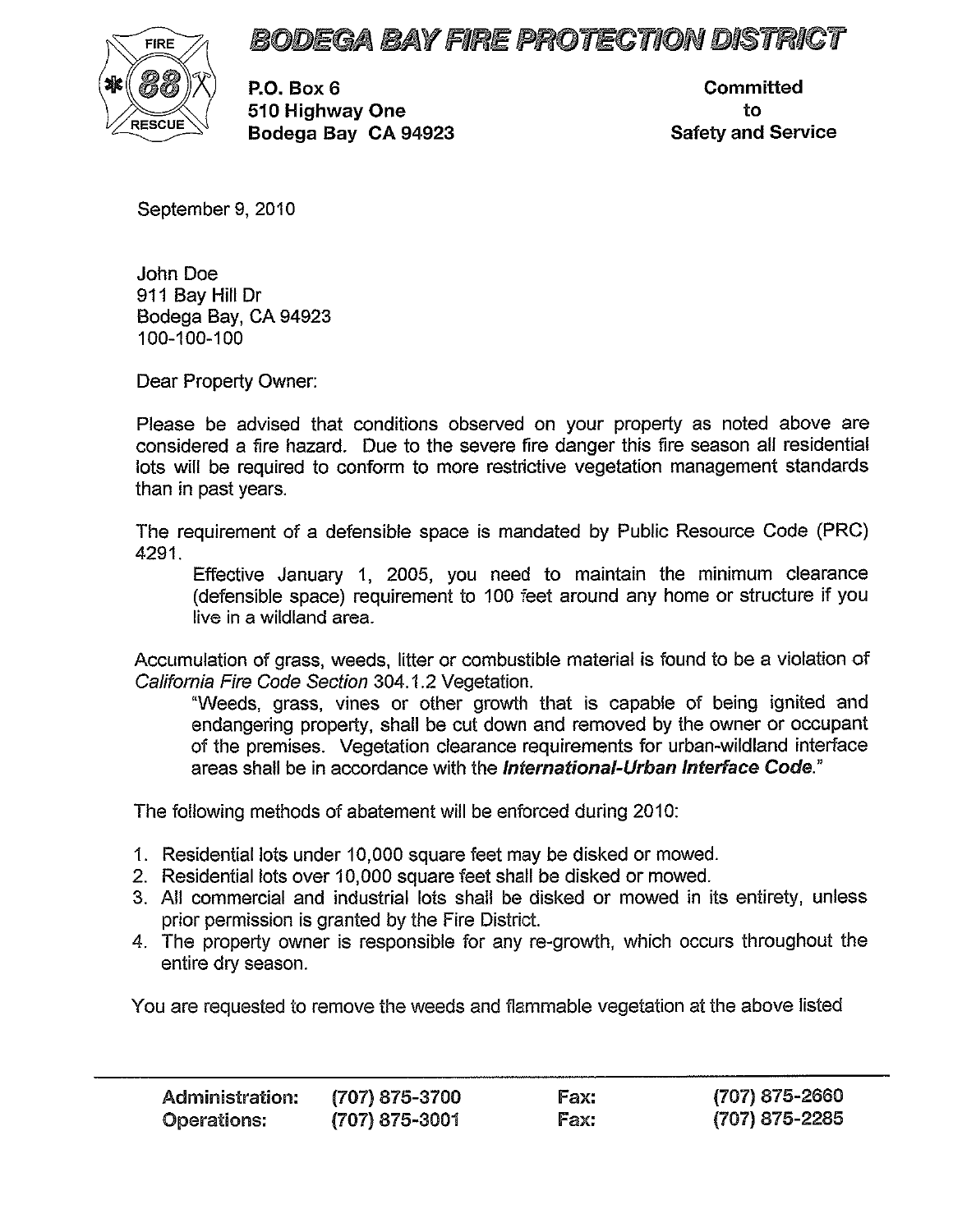address by September 24, 2010. If the hazard has not been removed at that time, the Bodega Bay Fire Protection District, 510 Highway One, Bodega Bay, CA, will hold <sup>a</sup> public hearing on September 30, 2010, 7:30 pm, at the Fire Station, to address all parcels that have not complied with this request. You will have the opportunity to speak and be heard at this public hearing.

The Board of Directors, upon review of <sup>a</sup> fire hazard report from the Fire Chief and having heard from the public will or will not order that all weeds be abated. You will be charged for the abatement of the fire hazard plus administrative fees. If restitution is not made the charges will be added to your property tax bill.

Your anticipated cooperation in this matter will be greatly appreciated. I have attached the names of several local landscapers who can assist with the removal of the hazard.

Please disregard this notice if you have recently removed the dry grass and or brush from your property.

Respectfully,

Sean Grinnell Fire Chief

Cc. Board of Directors

Area landscape contractors who can help...

Steve Freeman @ 707-875-2351 Or Carlo Mascolo @ 707-875-2470

Or anyone you desire to do the work... <sup>I</sup> have also included <sup>a</sup> listing from the Better Business Bureau.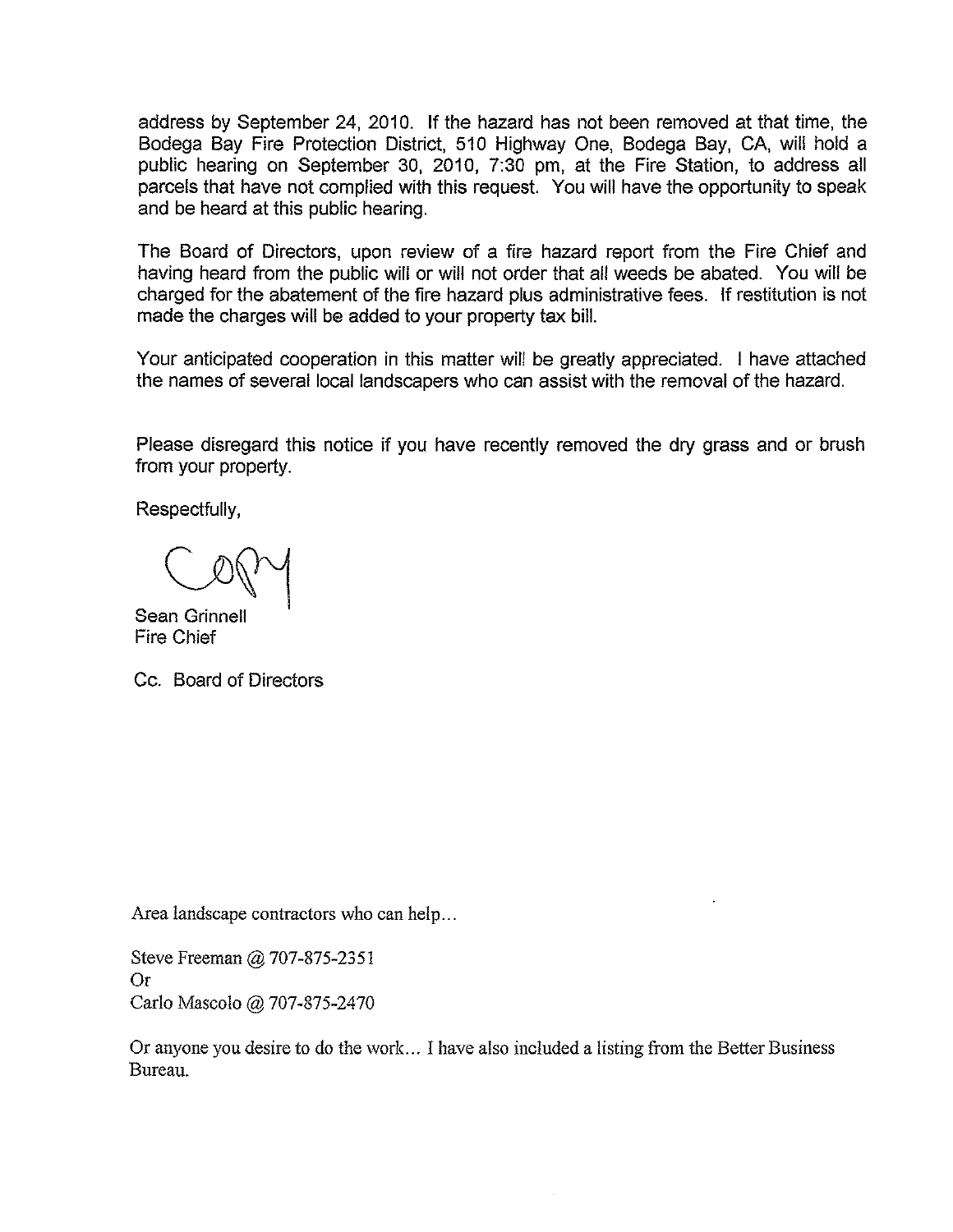**ENDER** 

In the San Francisco Bay Area and Northern Coastal California

BBB Home Accredited Business Directory Landscape Contractors Bodega, CA

# Bodega Landscape Contractors

All BBB Accredited businesses in the category of Bodega Landscape Contractors

## Mindful Landscapes

Santa Rosa, CA (12.0 miles) Request <sup>a</sup> Quote Map Web

## Garcia's Landscaping

<sup>2</sup> Shady Lane, Petaluma, CA (13.0 miles) Map Web

## O'Connell Landscape

3028 Petaluma Blvd. N, Petaluma, CA (13.0 miles) Request <sup>a</sup> Quote Map Web

## Paisley Gardens

5820 Commerce Blvd., Rohnert Park, CA (14.0 miles) Request <sup>a</sup> Quote Map

## Unique Garden Creations

6585 Commerce Blvd Ste H # 131, Rohnert Park, CA (14.0 miles) Request <sup>a</sup> Quote Map

## Red Vino Landscape 607 Provencial Way, Windsor, CA (15.0 miles) Request <sup>a</sup> Quote Map

The Great Backyard PC Box 2195, Windsor, CA (15.0 miles) Request <sup>a</sup> Quote Map Web

## Manzanita Landscape Construction, Inc. 4947 Deerwood Dr, Santa Rosa, CA (16.0 miles) Request <sup>a</sup> Quote Map

## Valley Oak Landscaping

httn://www.hhh-org/greater-san-francisco/accredited-business-directory/landscape-contracto Q/7/2010

**ACCREDITED**<br>BUSINESS PAGES FIND BUSINESSES YOU CAN TRUST

## BBB Accredited

Landscapers near Bodega, CA have all agreed to <sup>a</sup> set of high standards in their business practices.<br>Learn more about BBB Accreditation.

## Search Bodega



#### Localize Results

GO

City/state or zipcode

#### Consumer Tips

- Home Contractors: Tip—offs to Potential Rip-offs
- **Lawn Care and** Lawn Care Services

Landscape Contractors in Popular San Francisco, Oakland, San Mateo, and Northern Coastal California Cities

- Bodega Bay
- **b** Brentwood
- <sup>o</sup> Occidental
- Penngrove • <u>Petaluma</u>
- Santa Rosa
- <u>Tomales</u>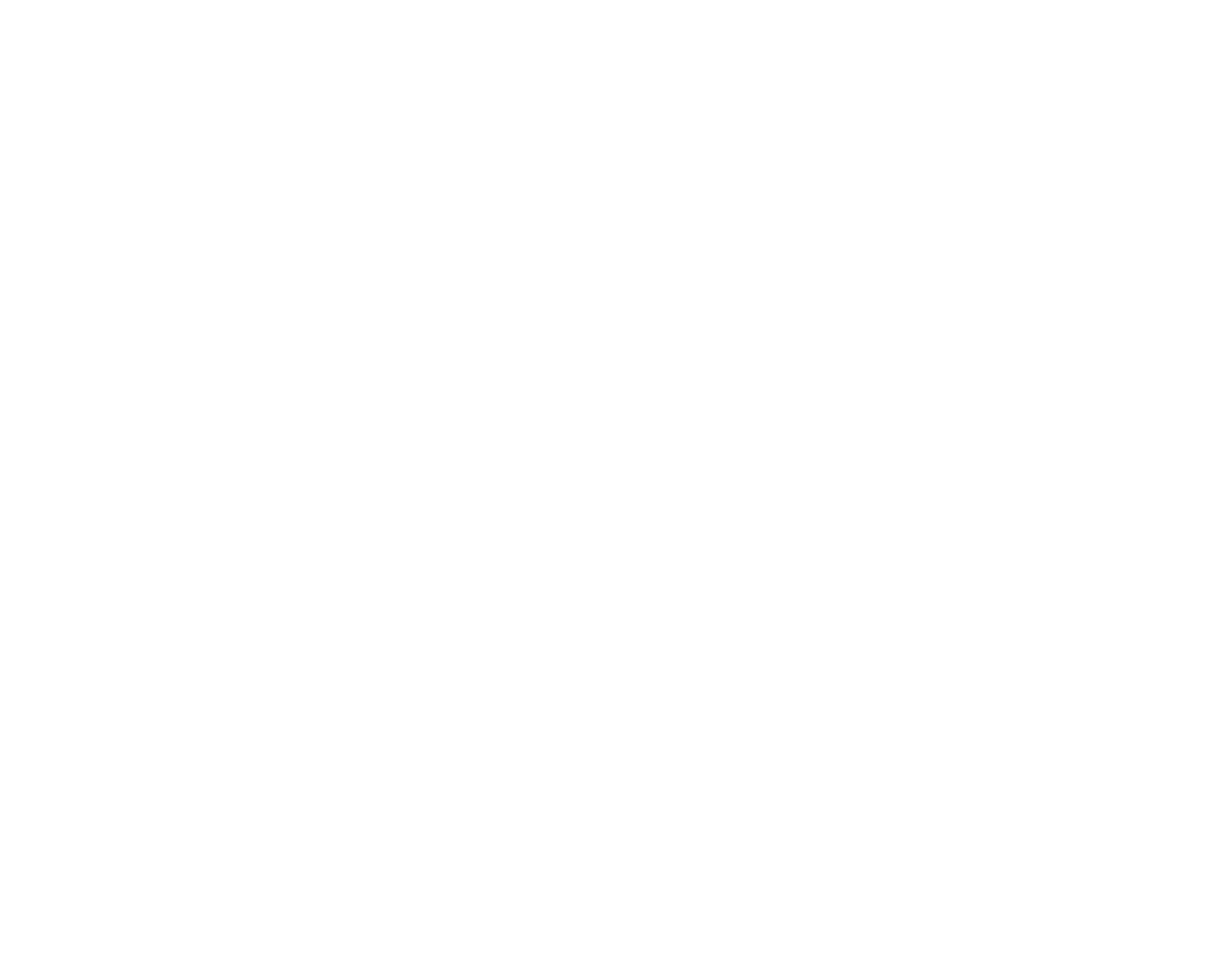

| TO:      | Board of Directors                                      |
|----------|---------------------------------------------------------|
| FROM.    | Sean Grinnell, Fire Chief $\mathcal{M}_{\mathcal{V}}$ . |
| DATE:    | $9 - 10 - 10$                                           |
| SUBJECT: | <b>EAP Program</b>                                      |
| Cc.      | File                                                    |

Our current EAP Program costs us \$58.85 per (10) f/t employee. Aside from the many other services EAP provides (listed on our summary sheet attached) they also currently provide five EAP sessions (counseling).

We use plan A and only cover full time employees and costs \$588.50

I would like to recommend we increase the benefit to plan C for twenty employees at <sup>a</sup> cost of \$2,106.40. If you'll remember, this is less than it was for me to go to the WCPR.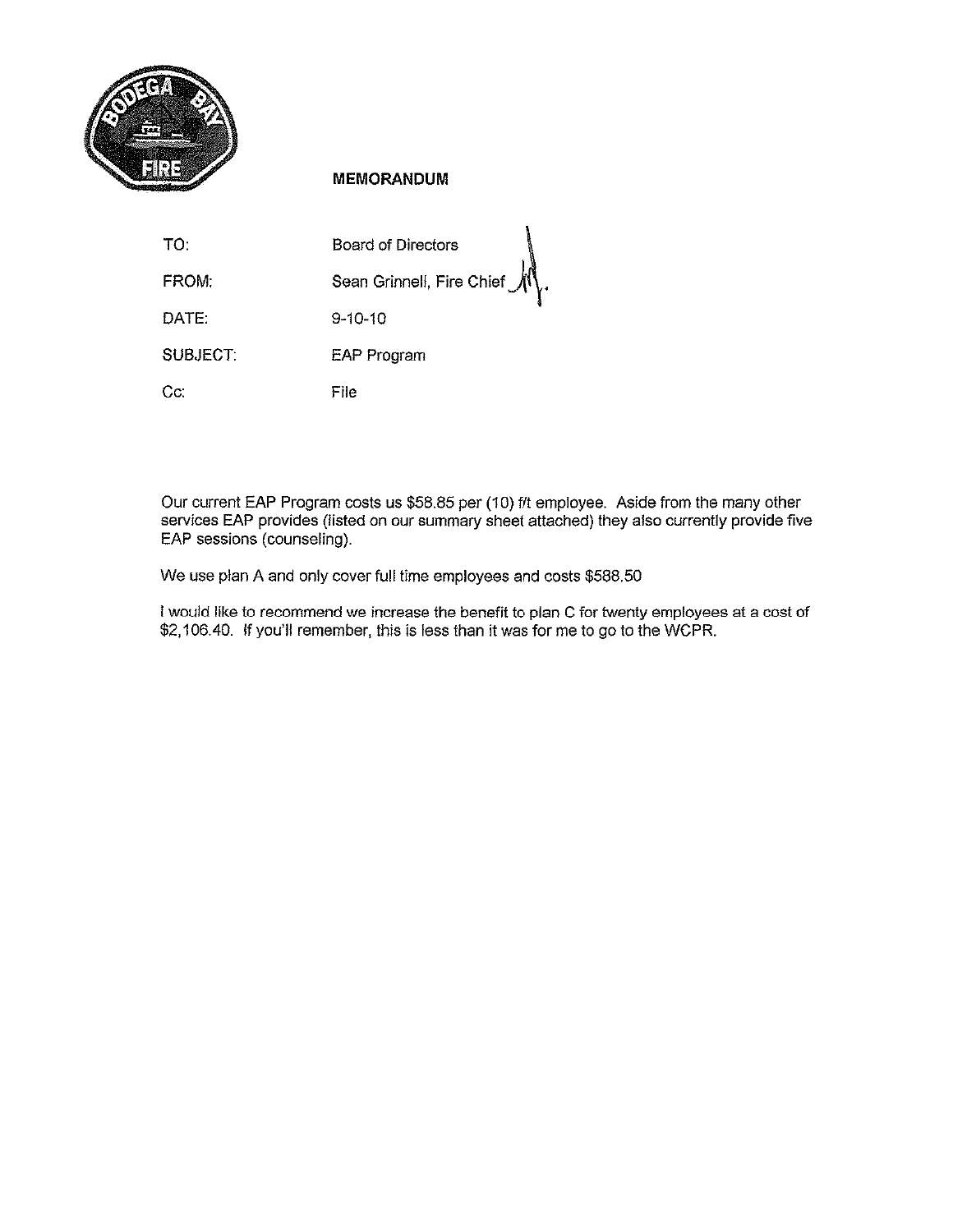#### Sean Grinnell

| From:               | Cristina.D.Monteiro@mhn.com          |
|---------------------|--------------------------------------|
| Sent:               | Thursday, September 09, 2010 4:41 PM |
| To:                 | chief@bodegabayfire.com              |
| Subject:            | <b>MHN FAP</b>                       |
| <b>Attachments:</b> | <b>EAP Benefit Summary.pdf</b>       |

Hi Chief Grinnell:

It was good to talk to you again.

Per our discussion, here are the rates for the other plans available through FASIS:

Your current plan (Plan A): <sup>5</sup> EAP sessions, per family unit, per benefit year (\$58.85 per employee, per year)

Plan B: <sup>5</sup> EAP sessions, per individual, per benefit year (\$94.47 per employee, per year)

Plan C: <sup>9</sup> EAP sessions, per individual, per benefit year (\$105.32 per employee, per year)

I've also attached <sup>a</sup> benefit summary showing all the additional services available in all the plans. If there's anything else that <sup>I</sup> can assist with, please let me know.

Thank you,

Cristina 0 Monteiro Account Manager MHN, <sup>a</sup> Health Net company CA License # 0E91937

2370 Kerner Boulevard San Rafael, CA 94901 Phone: 415.460.8131 Cell: 510.230.7087 cristina.d.monteiro@mhn.com

(See attached file: EAP Benefit Summary.pdf)

This message, together with any attachments, is intended only for the use of the individual or entity to which it is addressed. It may contain information that is confidential and prohibited from disclosure. If you are not the intended recipient, you are hereby notified that any dissemination or

copying of this message or any attachment is strictly prohibited. If you have received this message in error, please notify the original sender immediately by telephone or by return <sup>e</sup> mail and delete this message, along with any attachments, from your computer. Thank you.